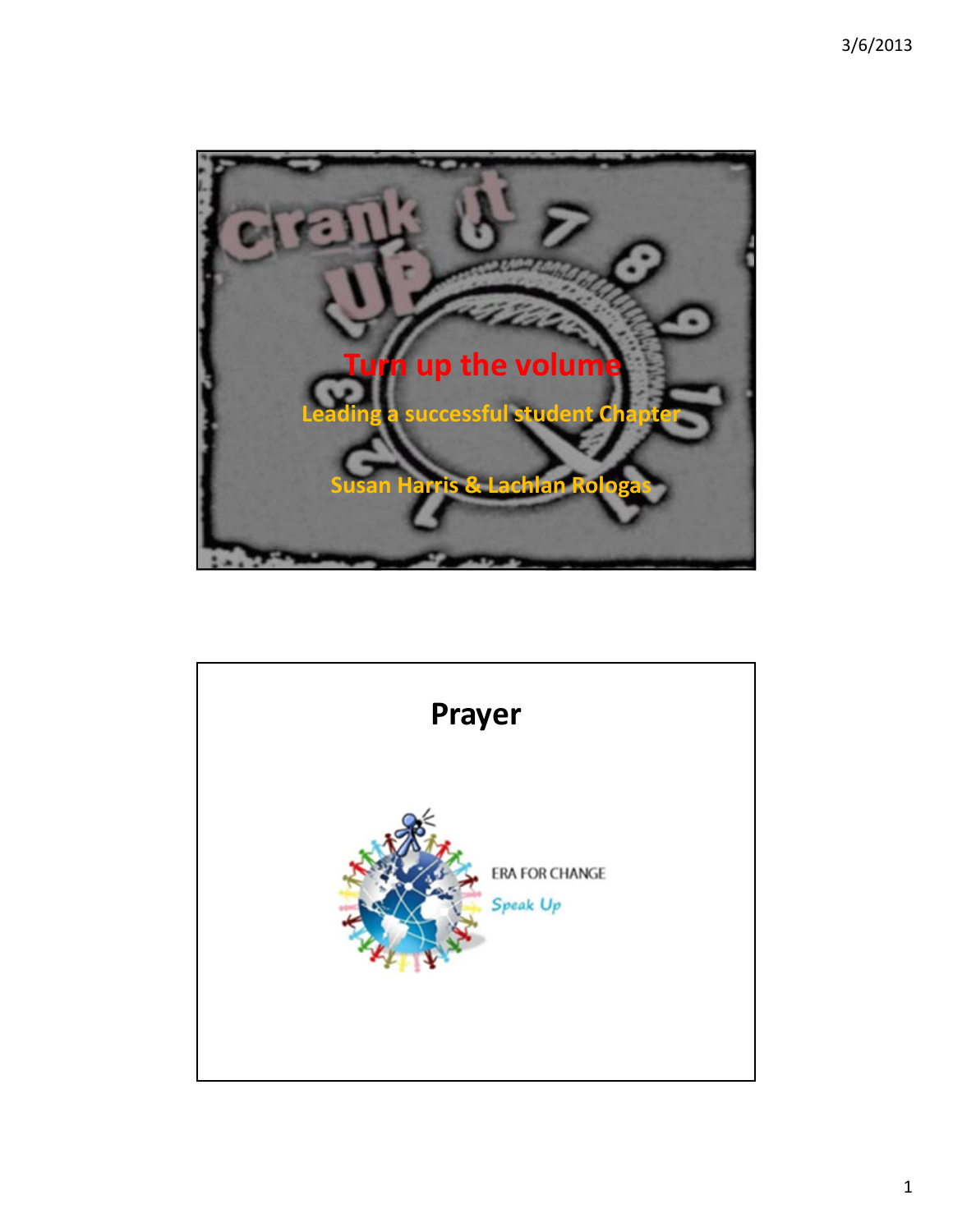# **Why are you here?**

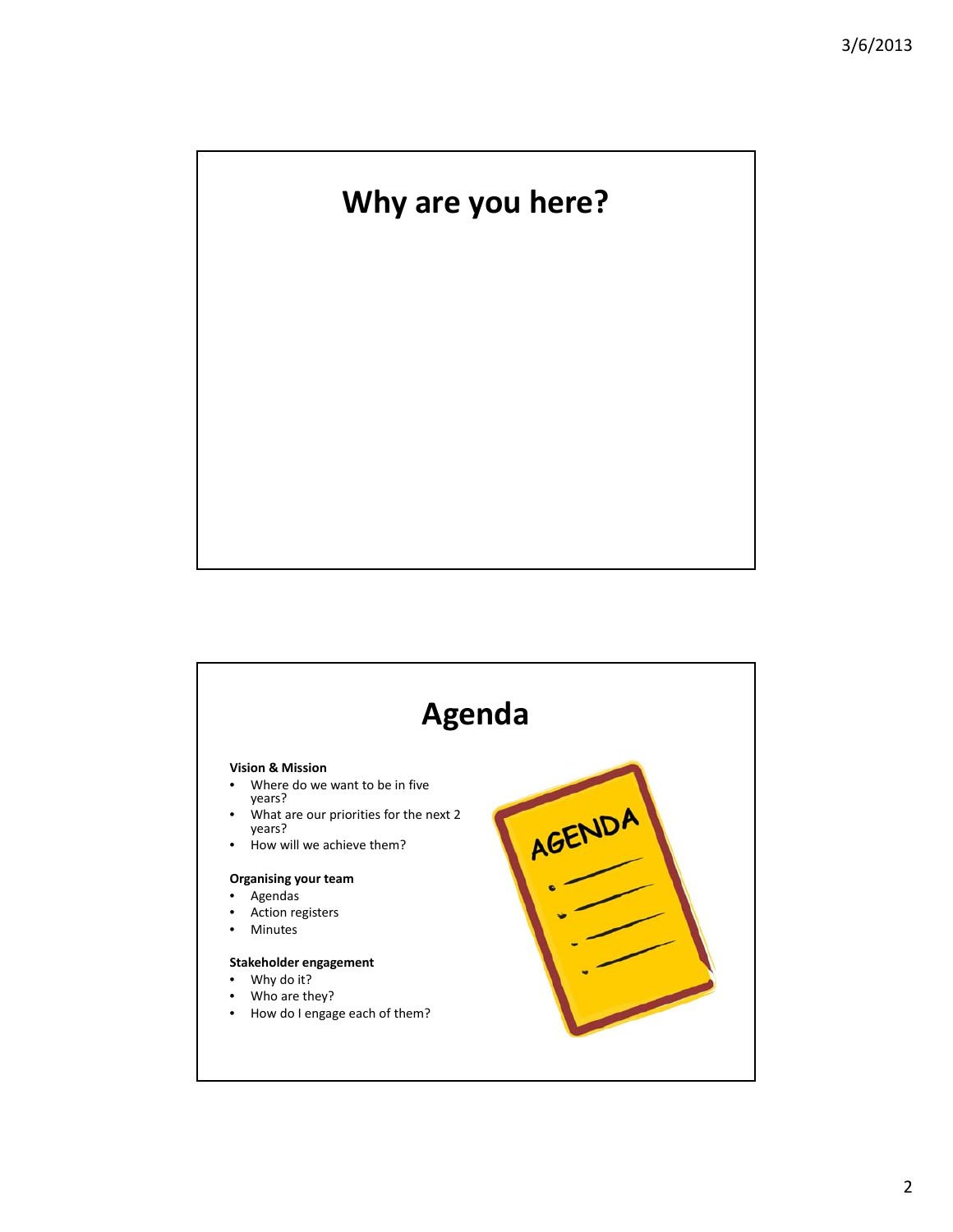

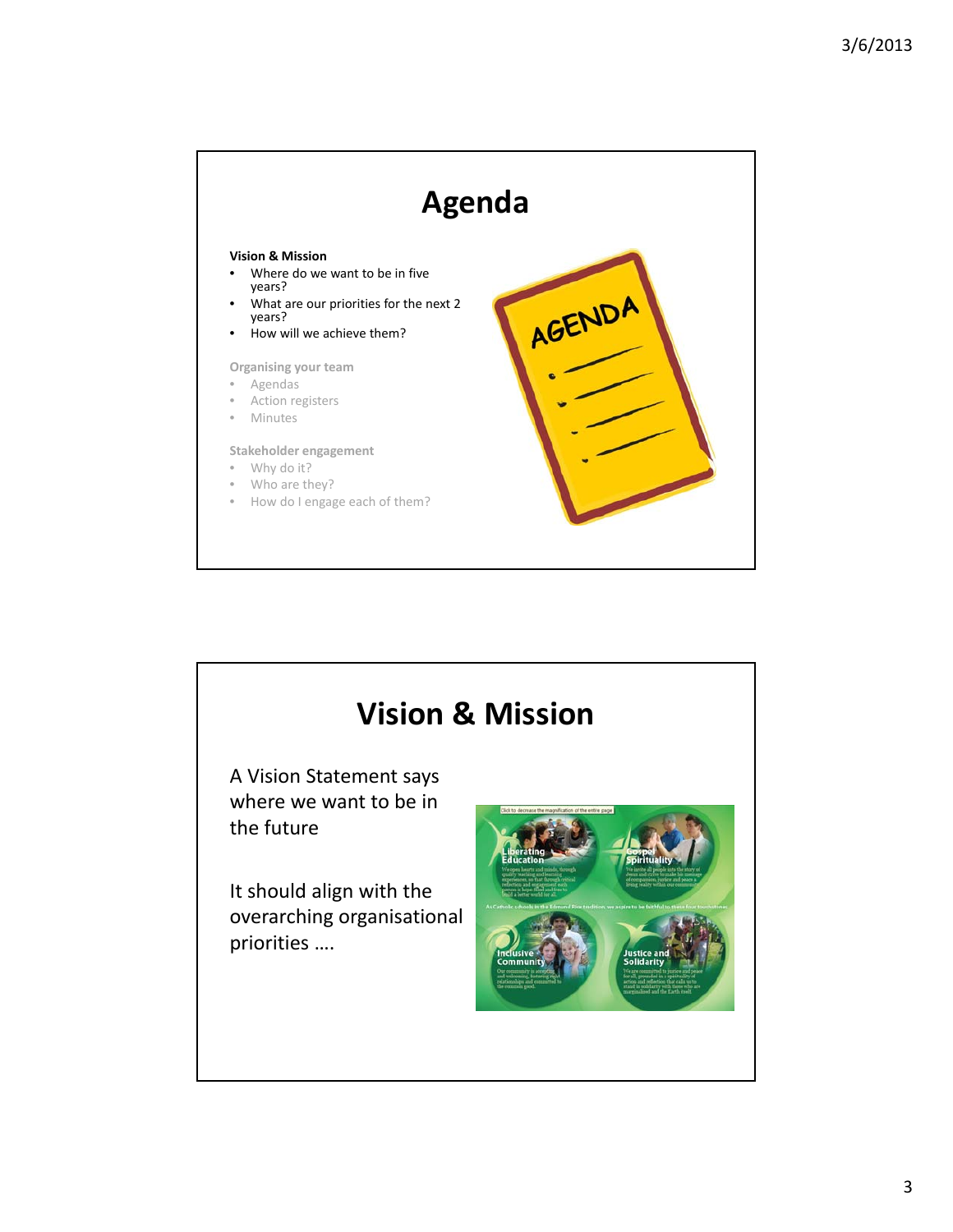### **Vision & Mission**

Try it …

*ABC College's ERA For Change seeks to be the leader in student advocacy. It aims to connect our students with the world's marginalised and to stand in solidarity with them through …..*

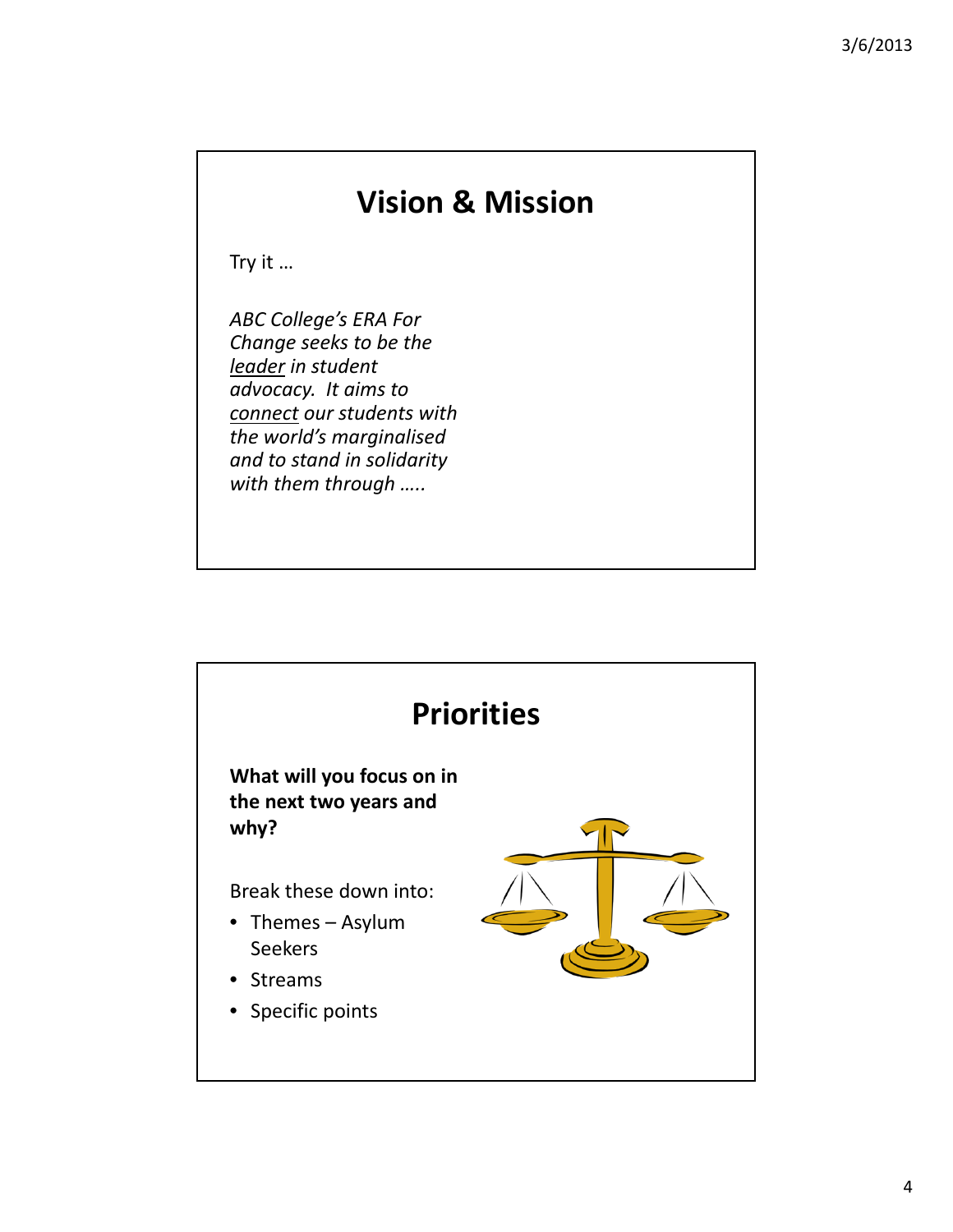

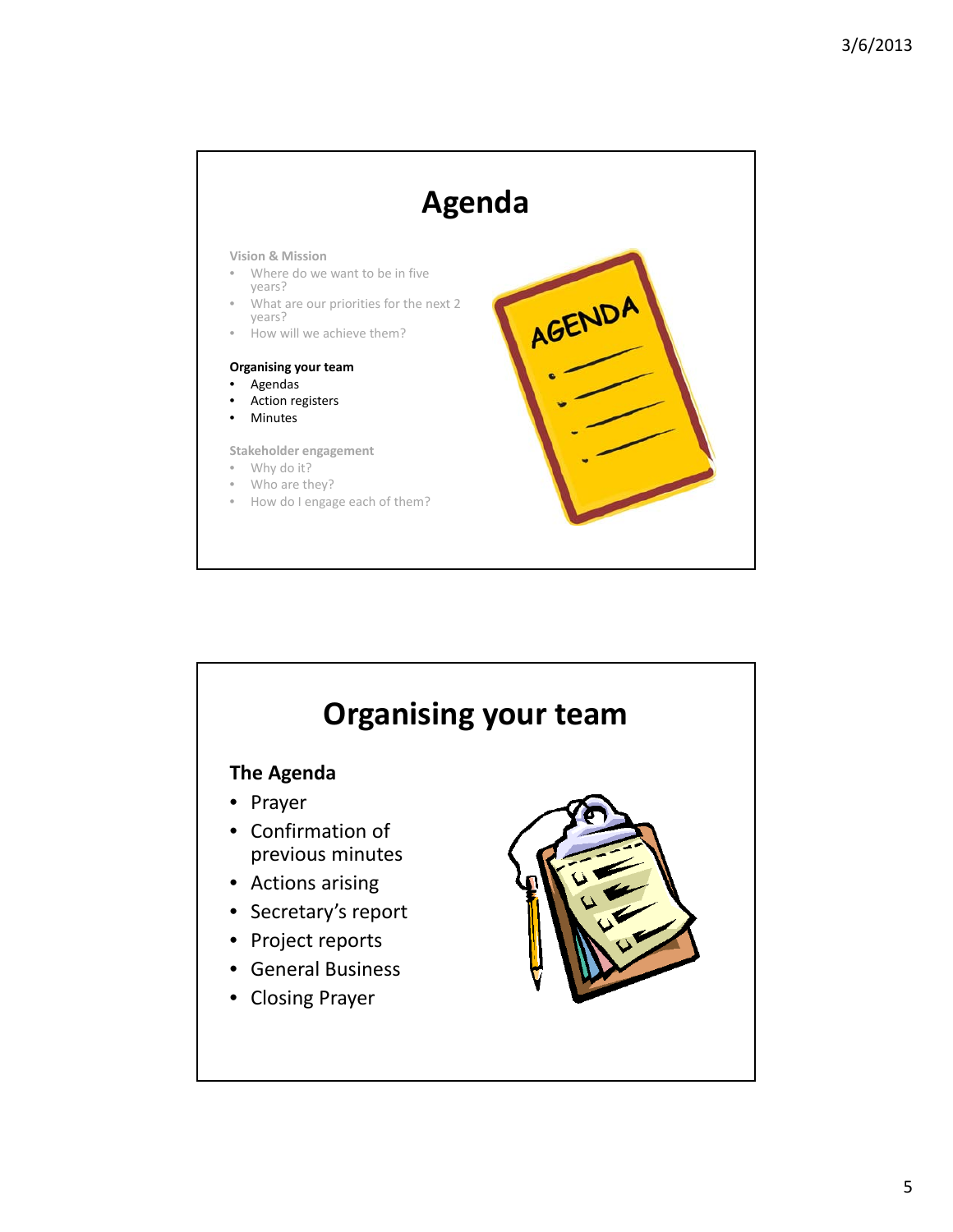

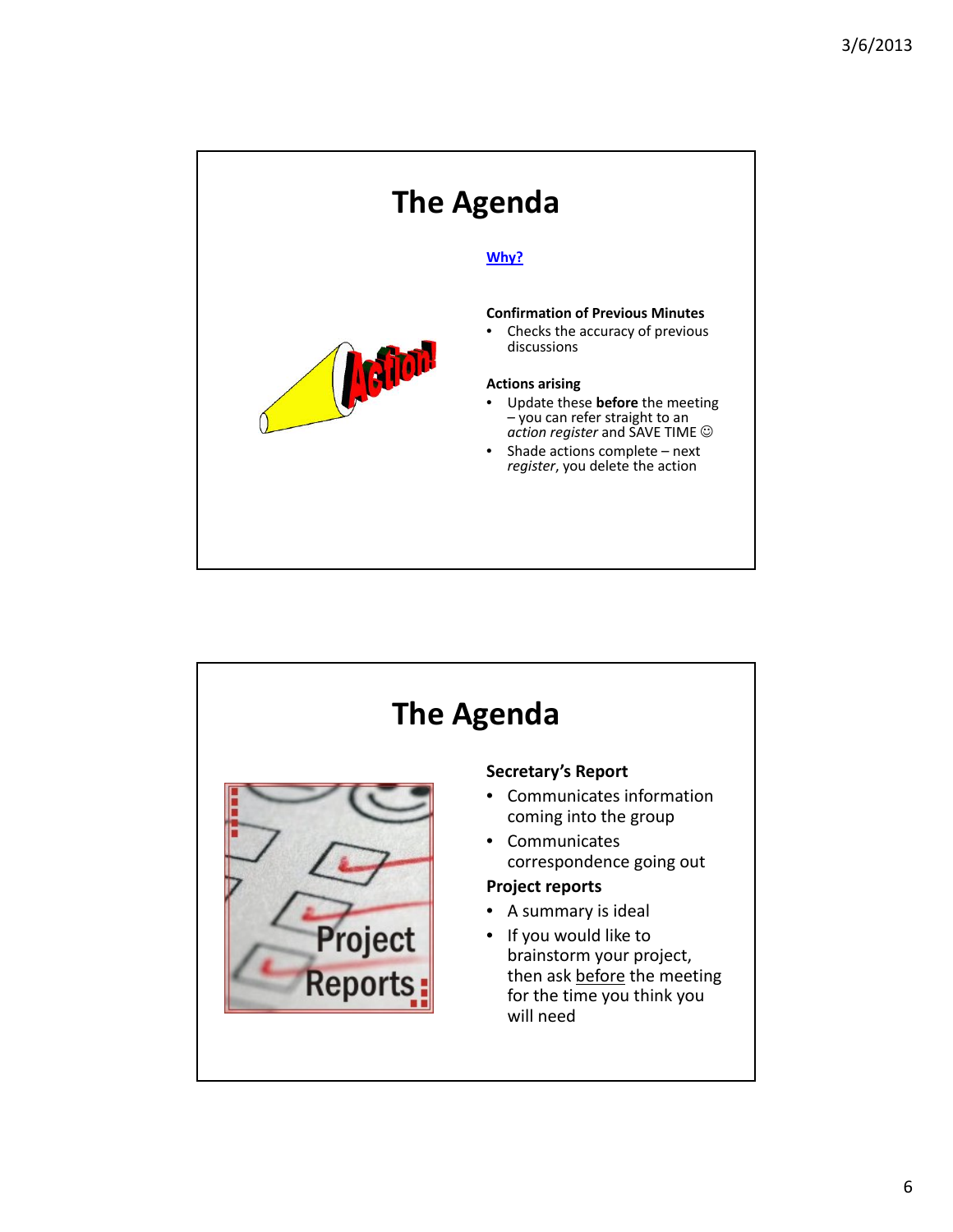

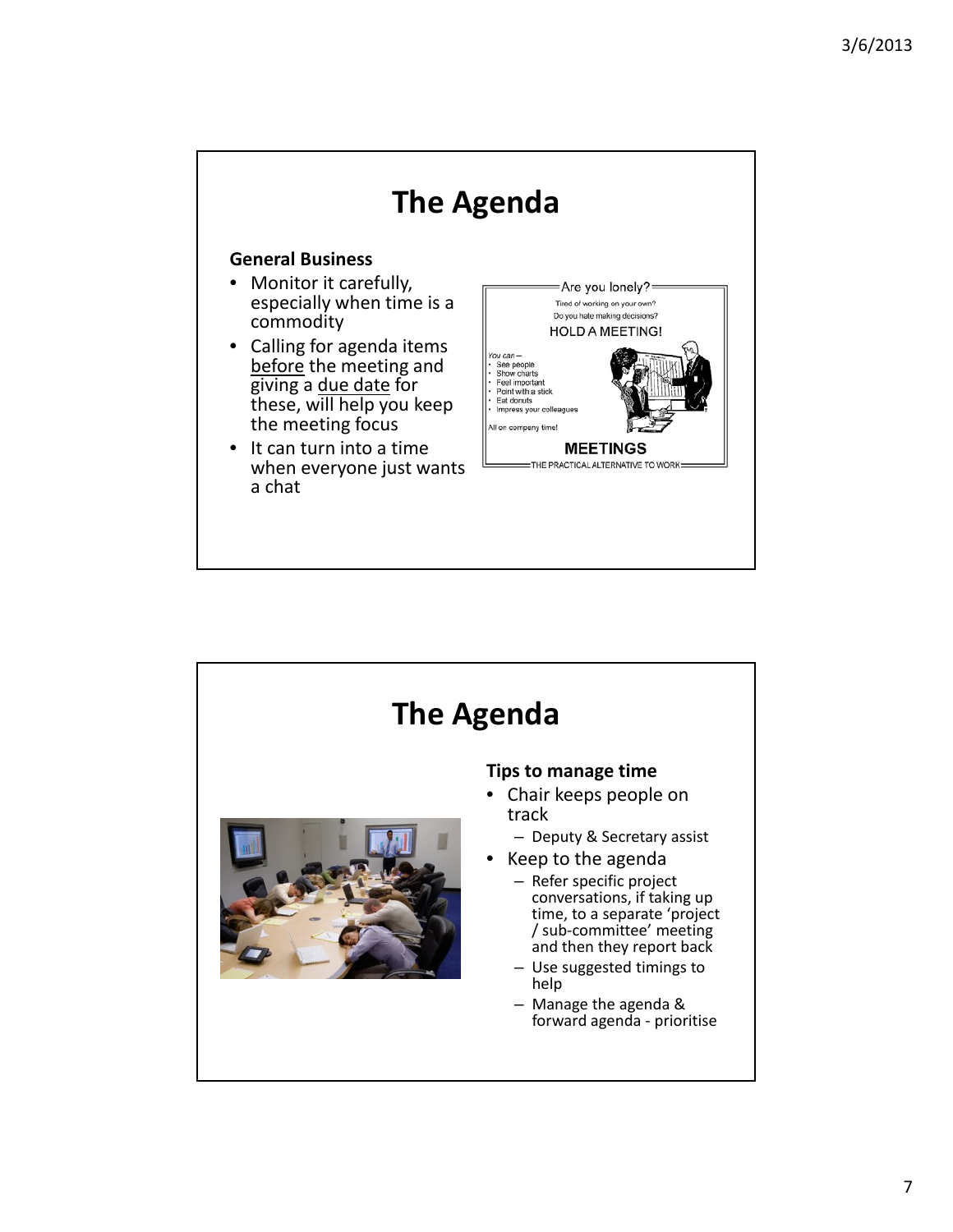## **Action Registers**

#### **Action Registers**

- If managed carefully, these will make your meetings smooth
- They help you communicate key problems
- Allocates ownership & responsibility
- Sets timelines
- You will be able to keep track of everything going on – what is working well, what are the gaps, where should we direct our attention?

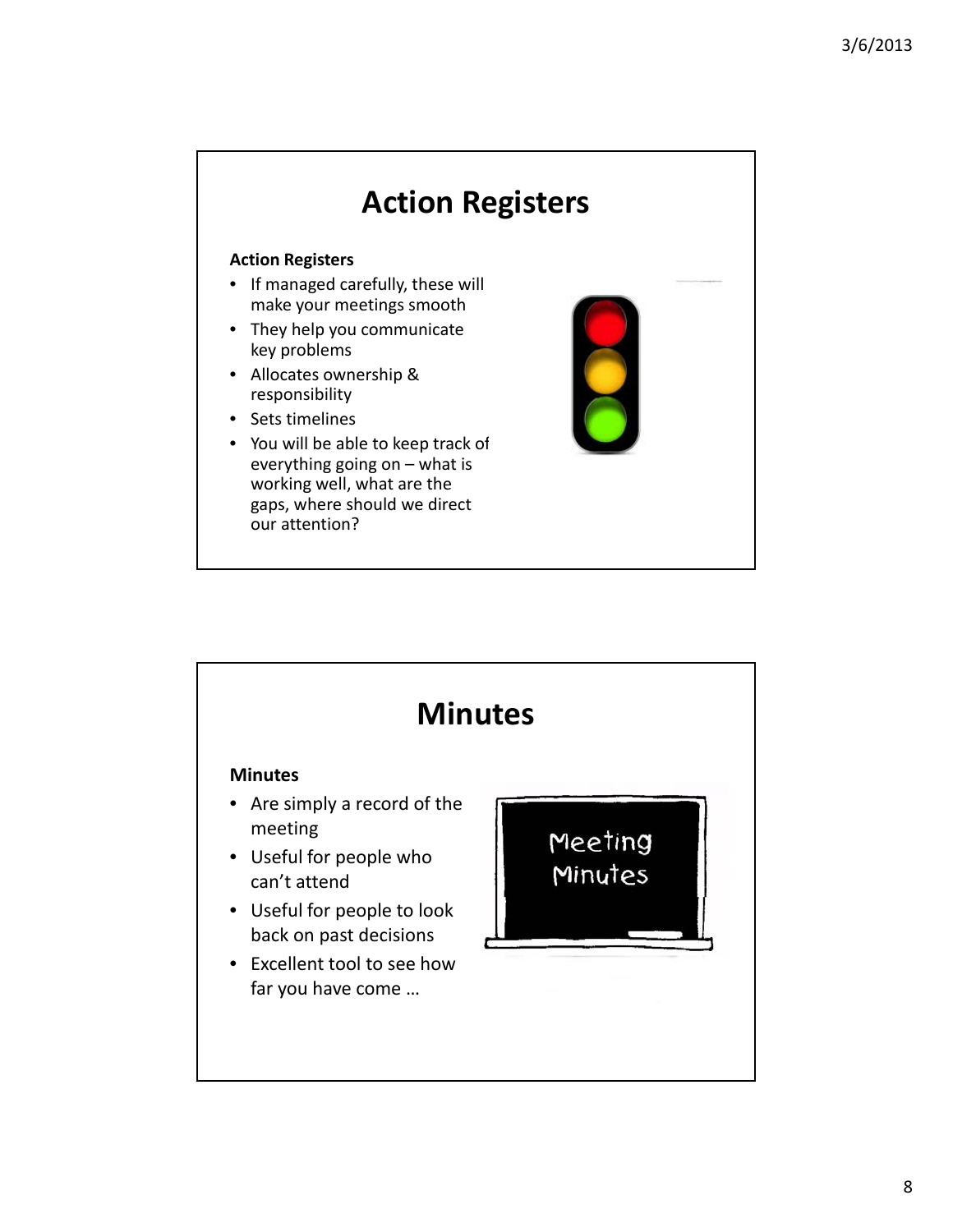

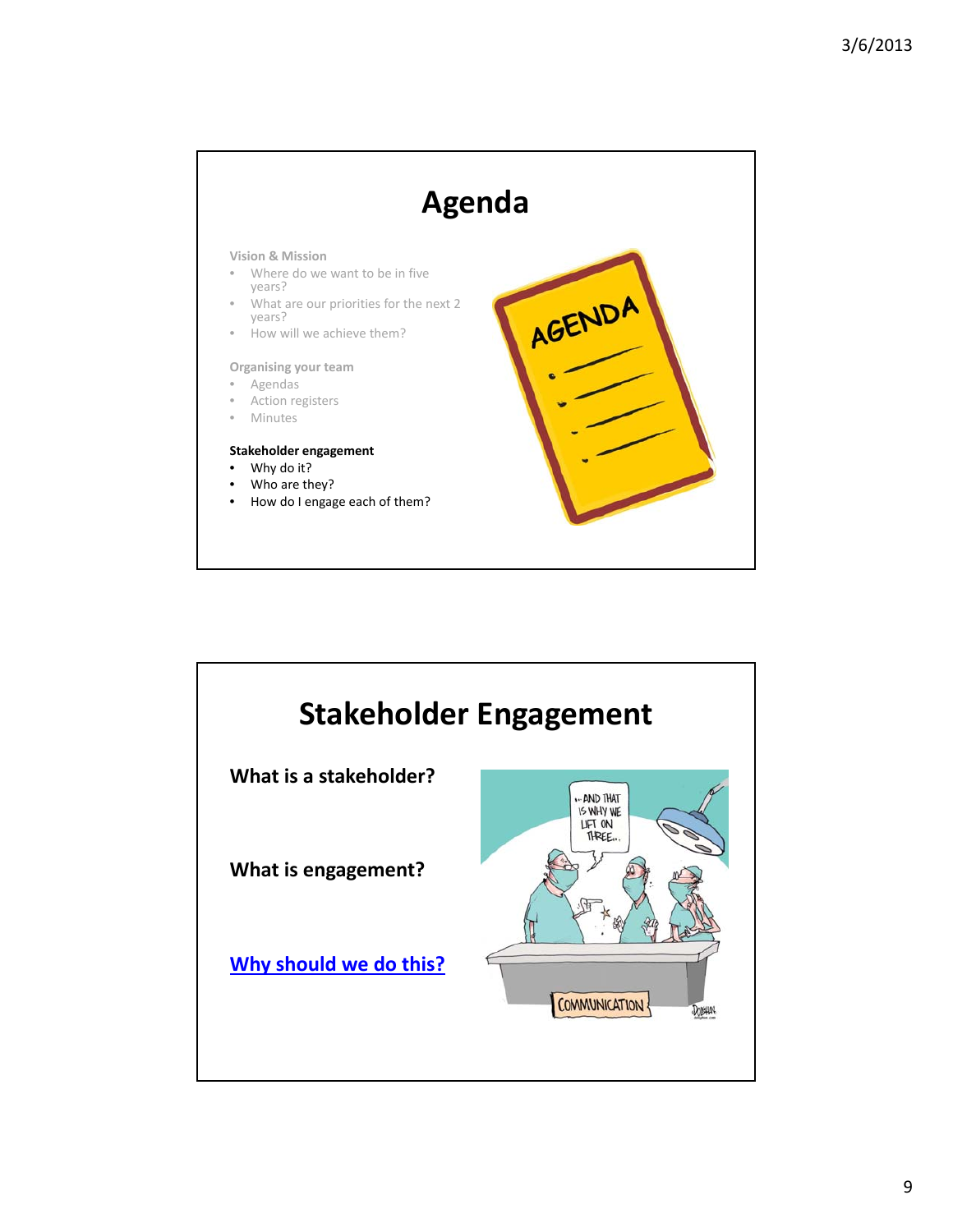# **Stakeholder Engagement**

### **A Process**

- 1. Identify
- 2. Learn about your stakeholders
- 3. Decide the best approach to engage with them
- 4. Engage
- 5. Review



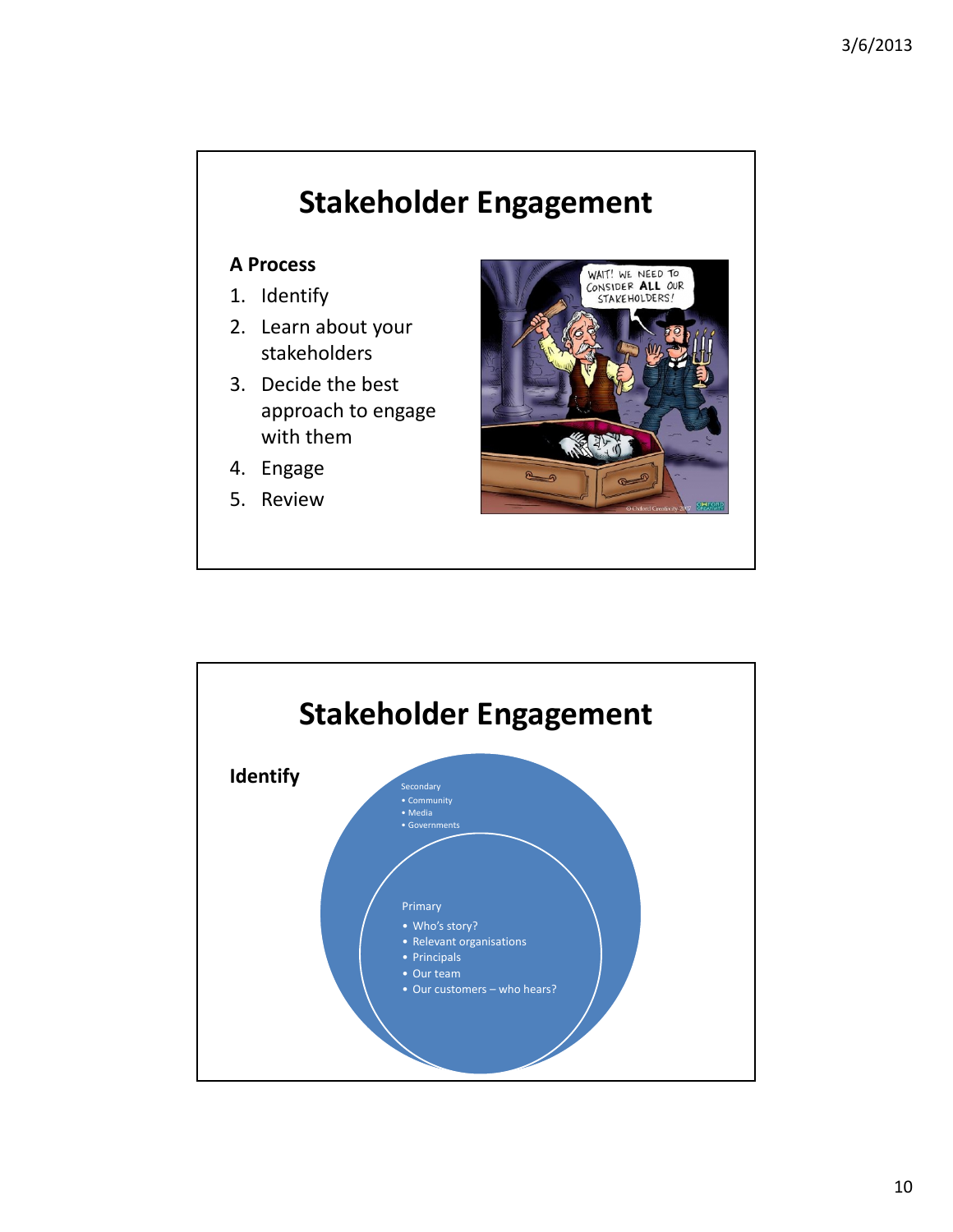